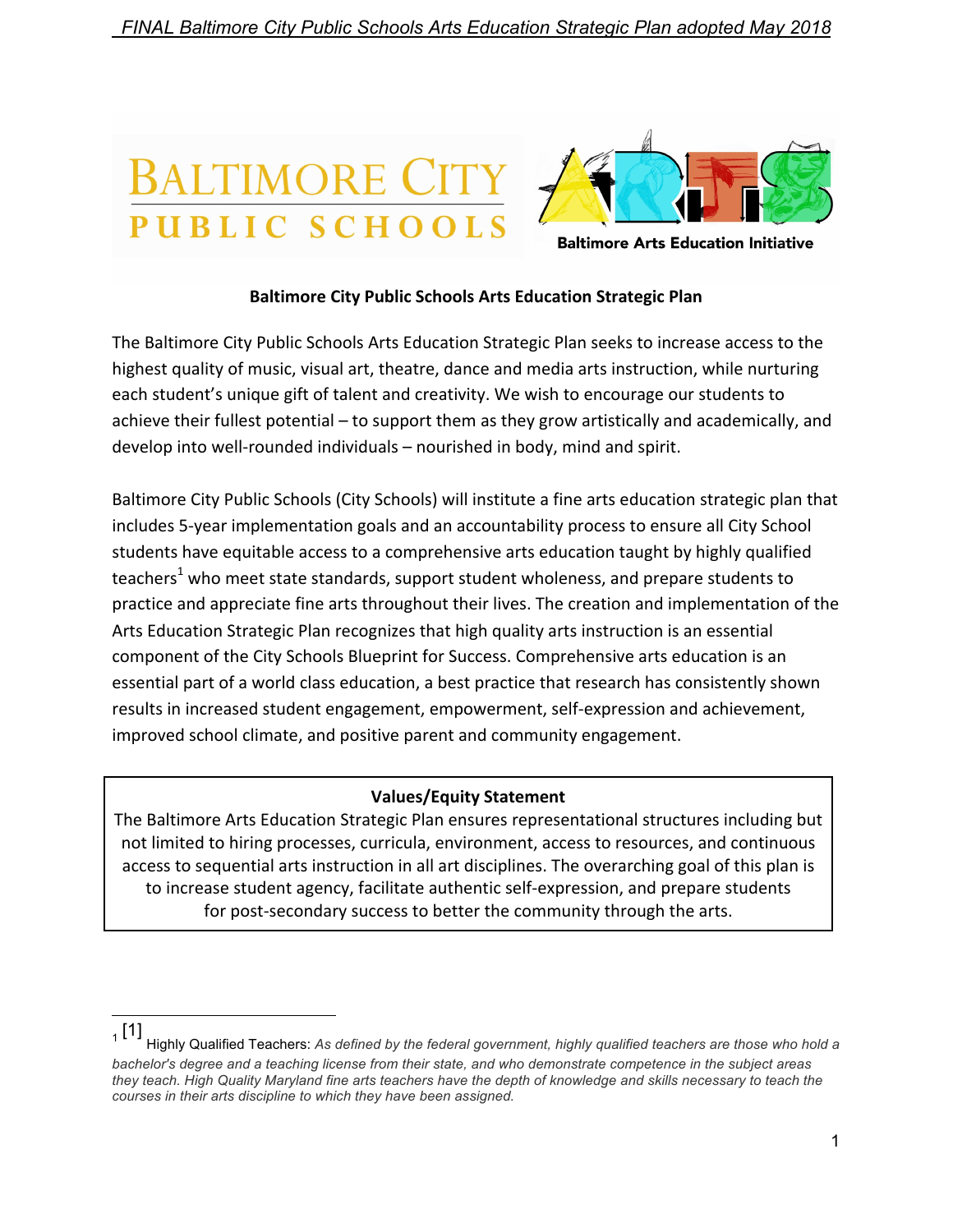## **GOAL 1: Implement the arts as core subjects in compliance with COMAR for Fine Arts**  $(13A.04.16)$  and ensure that all Baltimore City students, regardless of where they attend school, have access to a high quality in-school arts education meet state and national **standards.**

The Baltimore City Public School System defines the arts instructional program for:

- PK-5 grade span: all students will have instruction in the art disciplines of dance, media arts, music, theatre, and visual art each year;
- $\bullet$  6–8 grade span: all students will have arts instruction each year and may specialize in one or more of the art disciplines of dance, media arts, music, theatre, and visual art;
- $\bullet$  9-12 grade span: all students are provided an arts instructional program to meet graduation requirements specializing in one or more of the arts disciplines- dance, media arts, music, theatre, and visual art. Students will have access to arts instruction learning pathways to specialize and prepare for post-secondary education and careers in the arts.

The school system must allot dedicated time in the instructional program aligned to the content standards set forth in COMAR for Fine Arts (13A.04.16) and must adhere to the Universal Design for Learning (UDL) principles to maximize learning opportunities for all diverse learners, including students with disabilities, students who are English learners, and students who are gifted and talented. UDL shall guide the school system in the development of curriculum, instructional planning, instructional delivery, material selection, and assessment.

## GOAL 2: Ensure consistency in arts curriculum, instruction, and assessment, alignment with the MSDE Fine Arts Standards, and support of arts learning pathways from PK through Grade **12** utilizing direct arts instruction in all arts disciplines.

a) Sequential Arts Instruction is standards-based arts instruction that sequentially develops a student's knowledge base, skills, understandings and competencies in one or more of the arts disciplines. Curricula is revised on a regular basis and aligned with MSDE Fine Arts Standards (COMAR). Students shall demonstrate the ability to:

1) Generate and conceptualize artistic ideas and work.

- 2) Organize and develop artistic ideas and work.
- 3) Refine and complete artistic work.
- 4) Analyze, interpret, and select artistic work for presentation.
- 5) Develop and refine artistic work for presentation.
- 6) Convey meaning through the presentation of artistic work.
- 7) Perceive and analyze artistic work.
- 8) Interpret intent and meaning in artistic work.
- 9) Apply criteria to evaluate artistic work.
- 10) Synthesize and relate knowledge and personal experiences to make art.

11) Relate artistic ideas and works with societal, cultural, and historical context to deepen understanding.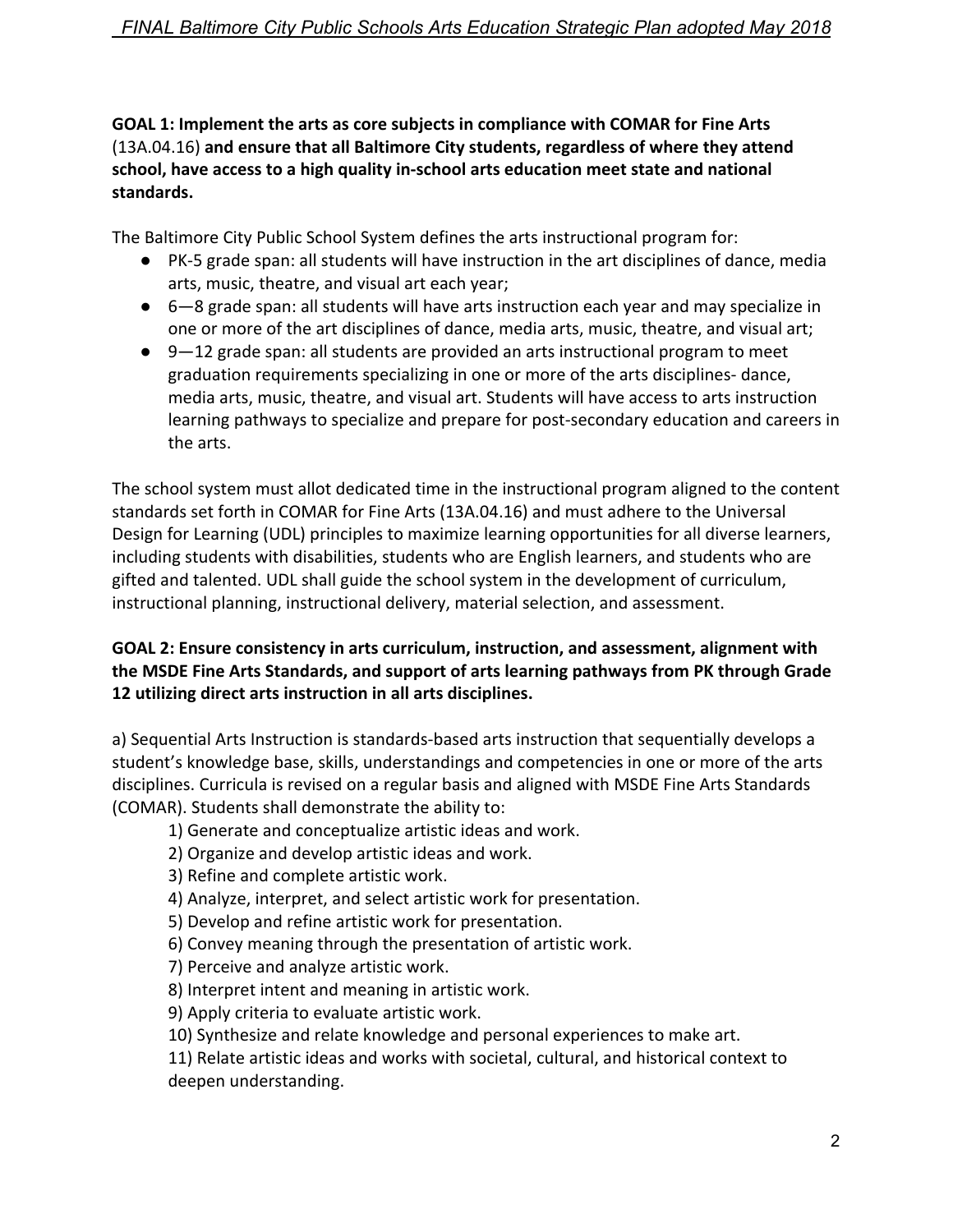b) Formative Assessment: Develop formative assessment tools and procedures for each art discipline.

c) Arts Learning Pathways: PK-12 students have access to arts learning pathways to continue sequential arts instruction that allows them to be college and career ready including access to: Career Technology Education certification, International Baccalaureate certificates, Advanced Placement courses, portfolio development, audition/performance preparation.

# GOAL 3: Support student learning in- and through the arts by integrating the arts across the **curriculum.**

The Baltimore City Public School System defines arts integration as an APPROACH to TEACHING in which students construct, demonstrate, and deepen UNDERSTANDING through an ART FORM. Students engage in a CREATIVE PROCESS which CONNECTS an art form and another subject area and meets EVOLVING OBJECTIVES in both using multiple modes of thought and expression to deepen understanding.

## **GOAL 4: Ensure access to student experiences support quality arts through in- and out-of**school partnerships that augment student learning while celebrating student voice, culture, **and traditions.**

a) Develop and implement guidelines and evaluation tools that support high quality in-school, out-of-school and summer time programming to support district administrators, arts partners and organizations.

b) Build intentional communication and connection between the school and out-of-school time partners. 

## GOAL 5: Establish an administrative structure to initiate, coordinate and execute system-wide arts initiatives, professional development and curriculum.

a) Provide staff at the district level supporting dance, media arts, music, theatre, and visual art;

b) Prioritize the recruitment and retention of highly qualified arts teachers;

c) Include arts discipline-specific professional development in district professional development;

d) Develop and implement arts specific teacher evaluation supports for administrators.

e) Provide administrator participation in professional development for evaluation of arts discipline instruction (dance, media arts, music, theatre, and visual art).

## GOAL 6: Ensure that adequate and sustainable arts education funding is equitably distributed across the district and additional funds are available to support arts innovation and **partnerships.**

a) Establish systems to define and maintain adequate equipment and arts materials required for instruction.